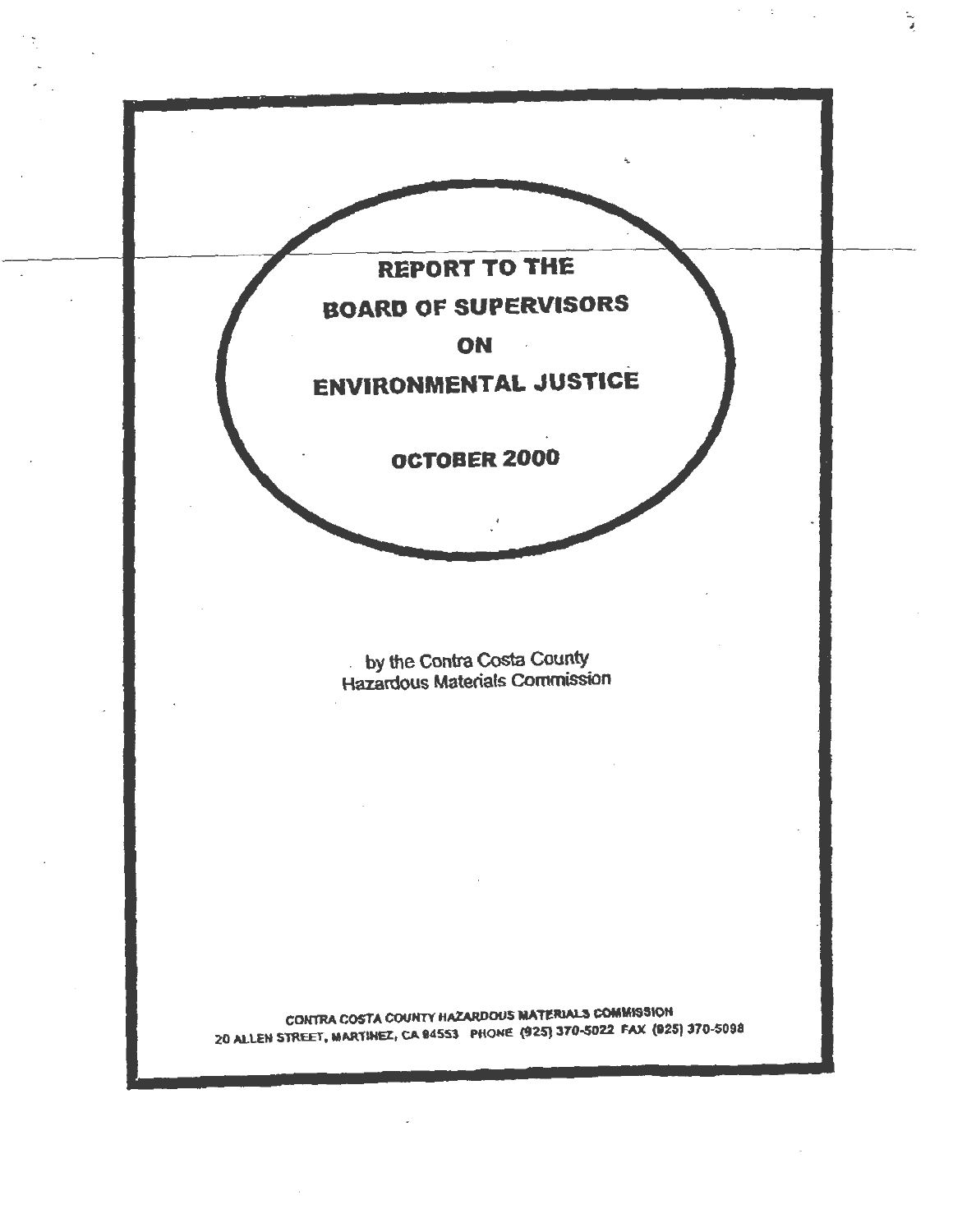# **Report** *to* **the Contra Costa County Board of Supervisors on Environmental Justice**

## by the Hazardous Materials Commission

#### **Overview**

This report describes the work of the Hazardous Materials Commission regarding environmental justice, and the pexspectives the Connnission bas heard from residents and the business community. The Commission calls attention to a variety of state and regional efforts, including a new state law, and recommends that the Board of Supervisors declare its commitment to environmental justice.

# **Background**

Enviromnental justice calls for a healthful. safe environment for everyone. *It* means fair treatment for people of all races, cultures and income with respect to the development, adoption, implementation and enforcement of environmental laws, regulations and policies, and encouragement of public participation in making and implementing those policies (Govermnem Code Sec. 65040.12, and see Public Resources Code *Sec.* 72000-72001]. The Hazardous Materials Commission maintains that all our communities should share in the environmental and health benefits of economic development and that no community should carry an undue burden of environmental harm.

Environmental justice is woven through the work of the Hazardous Materials Commission since its establishment over a decade ago. In the 1980's, while developing the County's plan for addressing hazardous waste, the Commissioners took note that communities where industrial hazardous wastes and hazardous materials were created, stored, used and disposed of tended also to be residential communities of lower-income working people, with higher proportions of poor and unemployed residents than elsewhere. The Commission's early perception that these were often communities with high proportions of Afiican-Americaos, Hispanics, Asians, Pacific Islanders, and other people of color was confirmed by maps prepared for the Commission by the U.S. Environmental Protection Agency (USEPA) that show a striking overlap of sites with hazardous materials or wastes and low-income communities of color, in our County and throughout the Bay Area.

People with low incomes are at greater risk of health problems generally than those with higher incomes. They have low access to health services and other services that provide for health and well-being. and a higher level of disease and mortality. Low-income people in Contra Costa. County and nationally experience higher rates of overall mortality, chronic disease mortality, infant mortality, low birth weight, accidents and injuries, homicides, AIDS, and tuberculosis. There is little information about incidence of most other illnesses, as it is not collected. In the interest of fairness and to protect the health of local communities, Commissioners began asking what policies could address the disparity reflected by the maps to avoid continuing it or

October 10, 2000 Page 1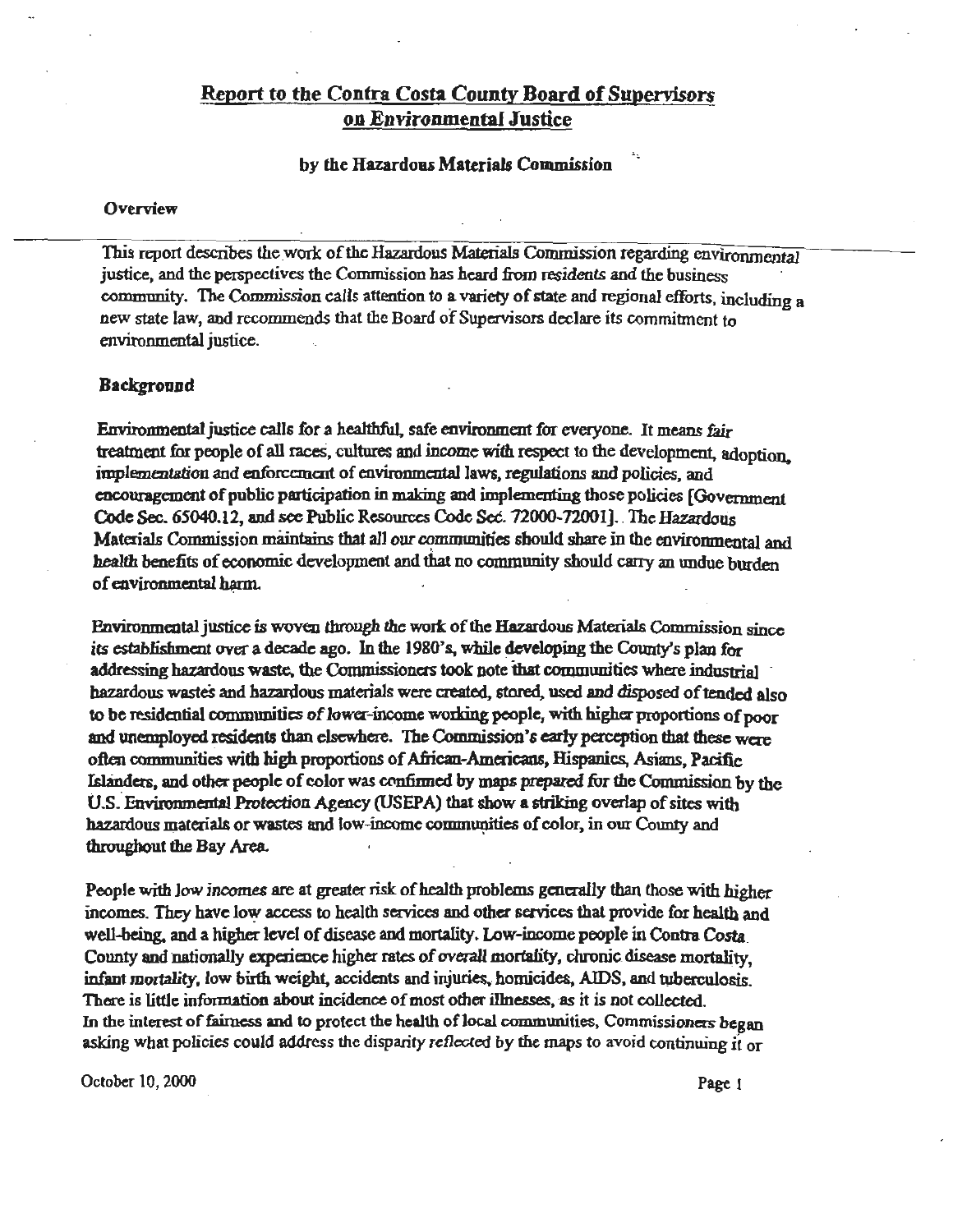# Hazardous Materials Commission **Mission Statement**

**f** 

To protect and promote the health, safety, and well-being of Contra Costa residents as they are affected by hazardous materials and hazardous waste.

**To** provide and promote a forum for building consensus on environmental issues affecting Contra Costa residents related to hazardous materials and hazardous waste.

To provide recommendations to the Board of Supervisors and the Board's respective Committees and Commissions regarding policies concerning the storage, use, and management of hazardous materials and hazardous waste as they affect health. safety, and the environment, including land-use planning and economic effects.

adopted February 23, 1995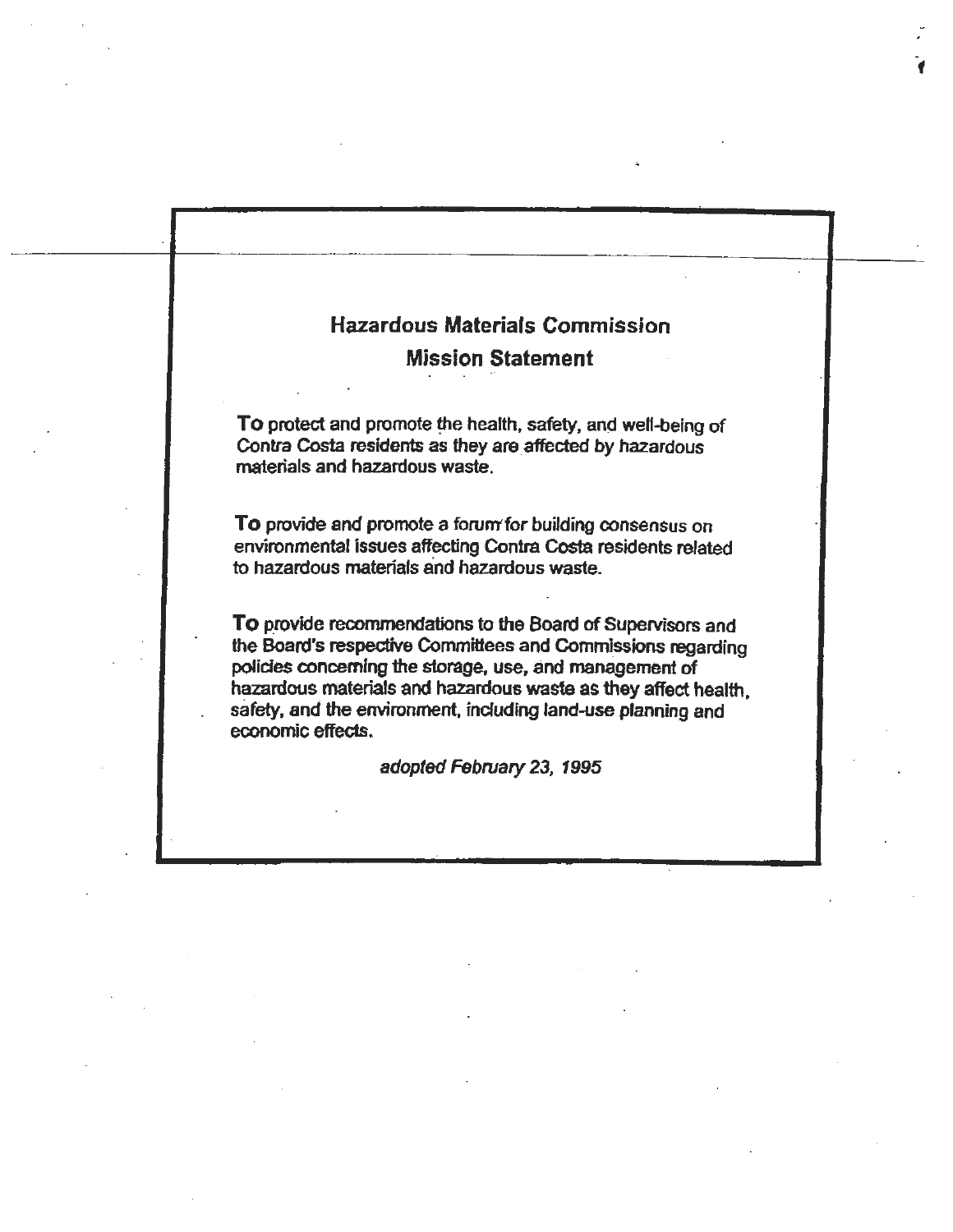replicating it elsewhere in the county.

The nearness to industry of residences, schools, and other centers of community activity puts people who live and work in those communities in the path of potential-exposure during industrial accidents. In the 18 months between January *IS,* 1999, and June 15, 2000, ten incidents were reported to Health Services that meet the Industrial Safety Ordinance's criteria for a Major Chemical Accident or Release. Industrial truck and train traffic is common to our industrial areas and moves both through the conununity and along its edges. Tmcks and trains bring additional risks of exposure to diesel fumes and accidents involving hazardous materials. A number of derailments in the county in the last few years have brought this particular railroad transport risk to public attention.

Vibrant industrial towns are among Contra Costa's founding communities - places where three and more generations of families make their homes, houses of worship are abundant, and residents join volunteer groups by the hundreds and thousands. They are among our richest communities in ethnic and national diversity.

Rapid growth in the county has raised for wide discussion the question, "How do we maintain and improve the quality of life for both our old and new communities?" The Board has initiated public dialogue and actions on the urban limit line and "smart growth," and bas taken a leading • *<sup>I</sup>* role to fosta inter-regional action on sprawl and traffic. Environmental justice is a valuable lens to help focus light on framing the question, and providing answers to it.

Communities without an industrial base have much to gain through environmental justice, which is not limited to industrial concerns. Improvement in public transit and job and housing development in older communities will improve traffic throughout the county. As newer. expanding, and redeveloping communities seek to attract and create jobs, an environmental justice perspective helps to learn from the past and plan more wisely for safe and healthful neighborhoods and sustainable economies.

## **Governmental Actions for Environmental Justice**

"Environmental justice" was an unknown phrase just a decade ago. It developed out of the siting of a hazardous waste landfill in an African-American community in the South, and grew with studies that raised concerns about fairness in several aspects of environmental protection, studies conccming the environment and health, and studies demonstrating disparities in health by race and.income.

Now environmental justice is incorporated across the nation in many vision and planning documents at the federal, state, and local level. In our area alone, the City of Richmond, the Bay Area Alliance for Sustainable Development, and the Bay Area Air Quality Management District are among those who have adopted policies and guidelines for environmental justice; it is incorporated into the San Francisco Sustainable City Plan. The State legislature passed SB. 115 last year requiring Cal/EPA to act in accordance with environmental justice and to develop a model mission statement; the Governor'& Office of Planning and Research is designated to October 10, 2000 Page 2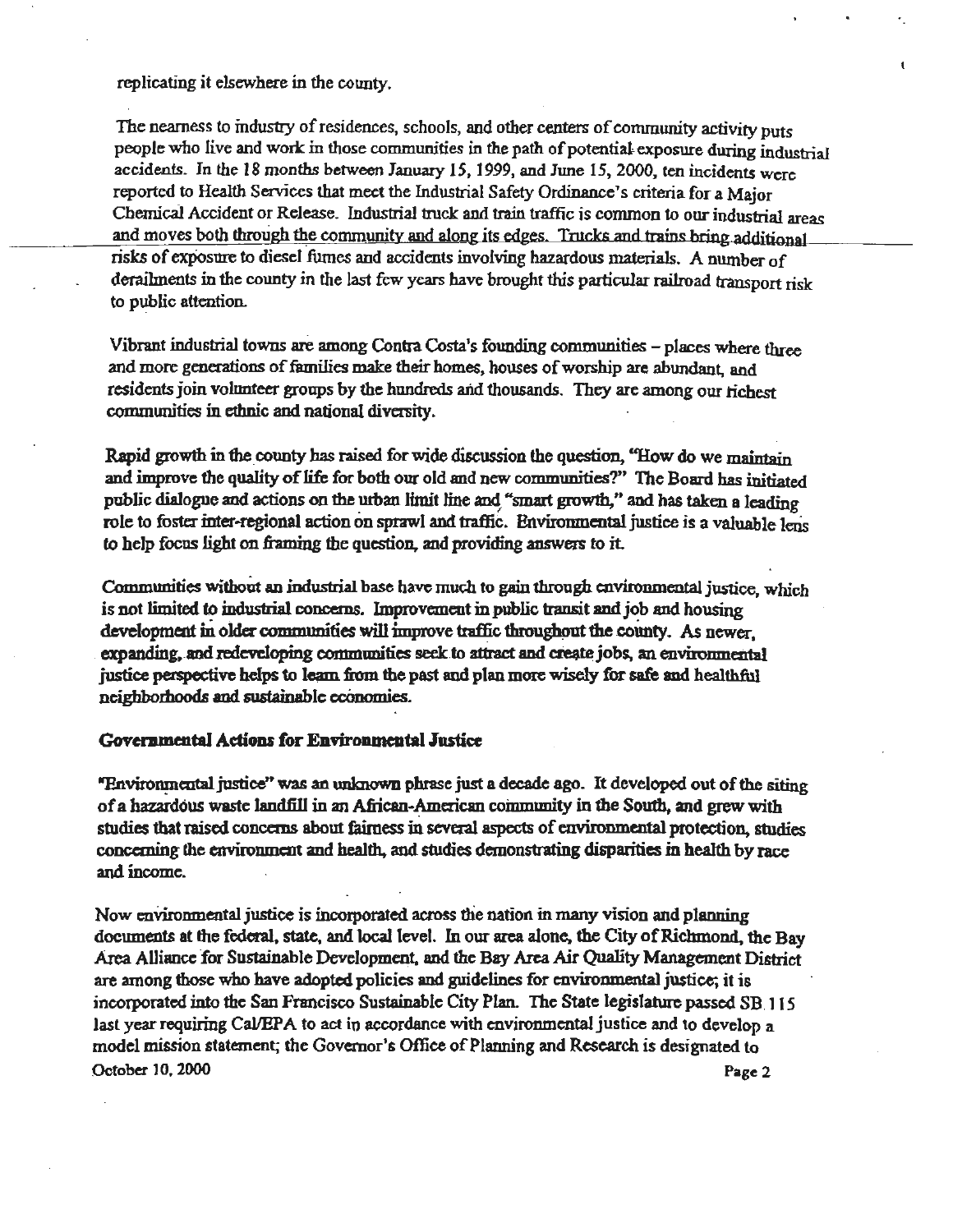coordinate programs among all state agencies. The requirements in a new state law to facilitate licensing of thermal power plants include reference to environmental justice. A law just signed by the Governor establishes under the Secretary of Cal/EPA an environmental justice working group of Cal/EPA Department heads, and a stakeholders' advisory committee to carry out specified activities.

**·several** other states have extensive policies and programs in place, and more are developing them. Federal agencies, spurred by Executive Order 12898, now have a wide variety of environmental justice policies and programs. The Institute of Medicine, National Academy of Sciences has published a book on the subject, *Toward Environmental Justice* [National Academy Press, 1999].

# The Commission's Activities and Process

Commissione:s reviewed nwnerous documents and programs about environmental justice. Among them were maps of the county prepared by USEPA and the Bay Area Air Quality Management District showing the location of hazardous materials, industrial emissions and population by race and income. Commissioners brought environmental justice *to* the table at quality of life forums sponsored by the Conference of Mayors and the Contra Costa Economic Partnership. **Example 2018** 

A draft document issued by the. Commission, containing many proposed recommendations, provided the basis for detailed public input. The Commission met with the Industrial Association of Contra Costa County, the Contra Costa Council, and several other civic organizations and elected bodies to offer ideas and gain their perspective. The Commission Chair'and the current and past Chairs of the committee that prepared tbis report met with the Director of Community Development, the Deputy **Director.of** the Redevelopment Agency and their staff. A well-attended public forum was held to hear further comments. The Commission is pleased to see cnviromncntal justice items included in the Mayors' Conference draft Quality of Life Report, the Contra Costa Council Position Paper on Smart Growth, and in materials before the Board of Supervisors as part of its initial review of "smart growth."

#### *Views* **of the Contra Costa Comnmnity**

The Commission has heard a wide range of perspectives on environmental justice and how to address it. Indeed, those perspectives were mirrored on the Commission itself, given its broad membership. Discussion was always lively and often passionate, and has resulted in a far greater and more nuanced undecstanding on the Commission of the views of the people and entities involved.

## The scope of environmental justice

A view of environmental justice that was expressed by a variety of Commissioners and other members of the public encompasses themes of economic development, education, safety, health status and health care, transportation, and other elements of overall community health (aJong October 10, 2000 Page 3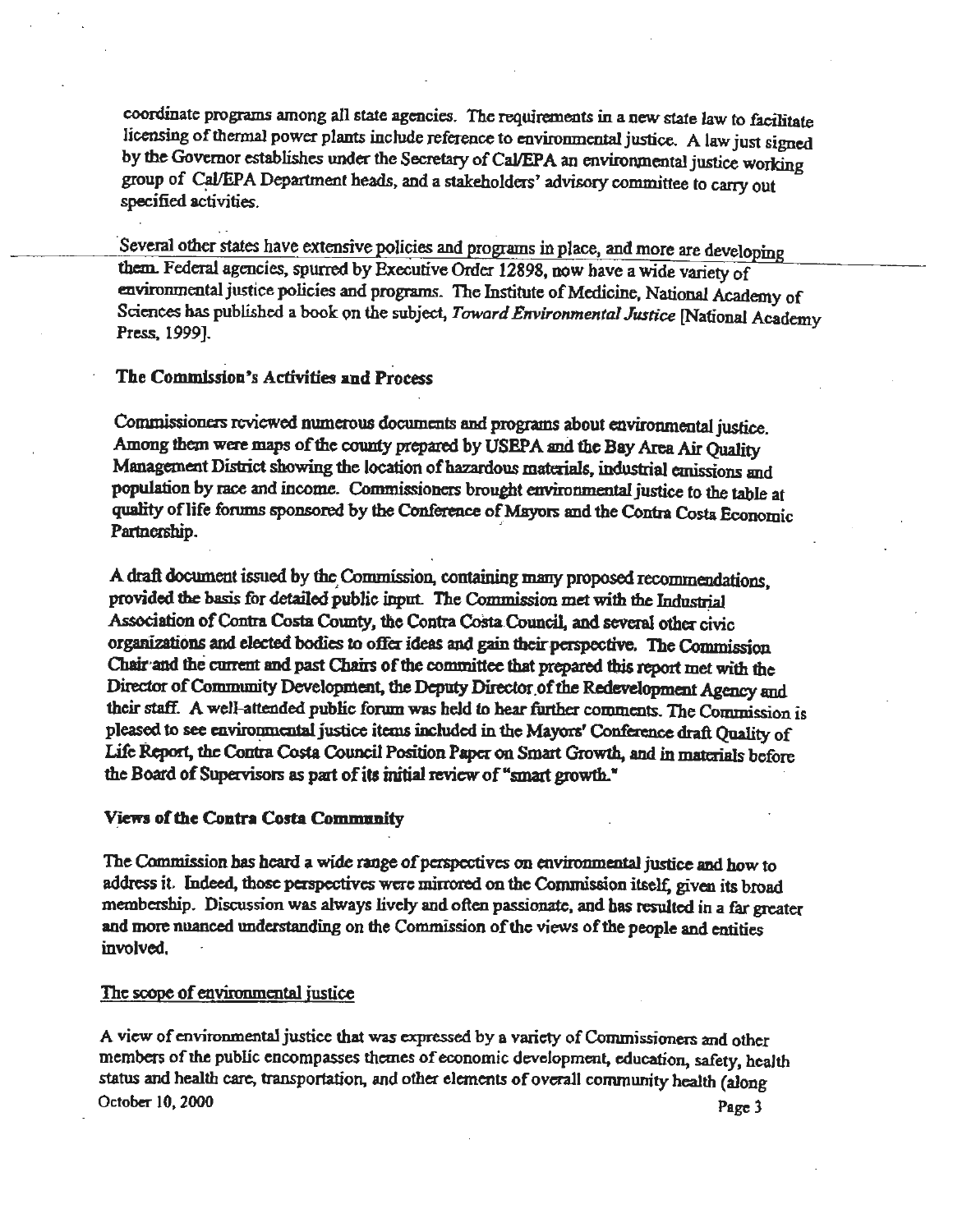programs that help address environmental justice concerns.

Many current County policies and programs foster environmental justice. Just a few of these are the Municipal Advisory Councils which foster community participation; the County's leadership in the Green Business Program; a variety of projects in North Richmond, among them the North Richmond Center for Health and its Environmental Education Project, the special efforts of the North Richmond Collaboration, and projects of the Community Development Department and Redevelopment Agency, including a multi-jurisdictional Brownfields development effort; and the Welfare-to-Work Transportation Action Plan that provides potential models for analysis and transportation-related policies throughout the county.

#### **Next steps for the Commission**

The Commission is interested in continuing its own education and dialogue about how county programs and policies can be informed by and promote environmental justice. Topics and programs the Commission has discussed (and noted above) include pollution prevention; public education and participation in county programs and decision making concerning the environment and health; maintaining the county's environmental health expertise and relationships with regional, state and federal agencies; the relationship of environmental health and community and transportation planning; and assuring equitable environmental enforcement by county programs.

#### Recommendation

The County has not made a formal statement of its support for environmental justice. A resolution to this effect would provide recognition of this issue and goal, a frame through which members of our community see opportunities for broad discourse towards protection of health and the environment and improving our quality of life.

The Commission recommends that the Board of Supervisors declare the County's commitment to environmental justice, defined in Government Code Sec. 65040.12 (and see also Public Resources Code Sec. 72000-72001).

October 10, 2000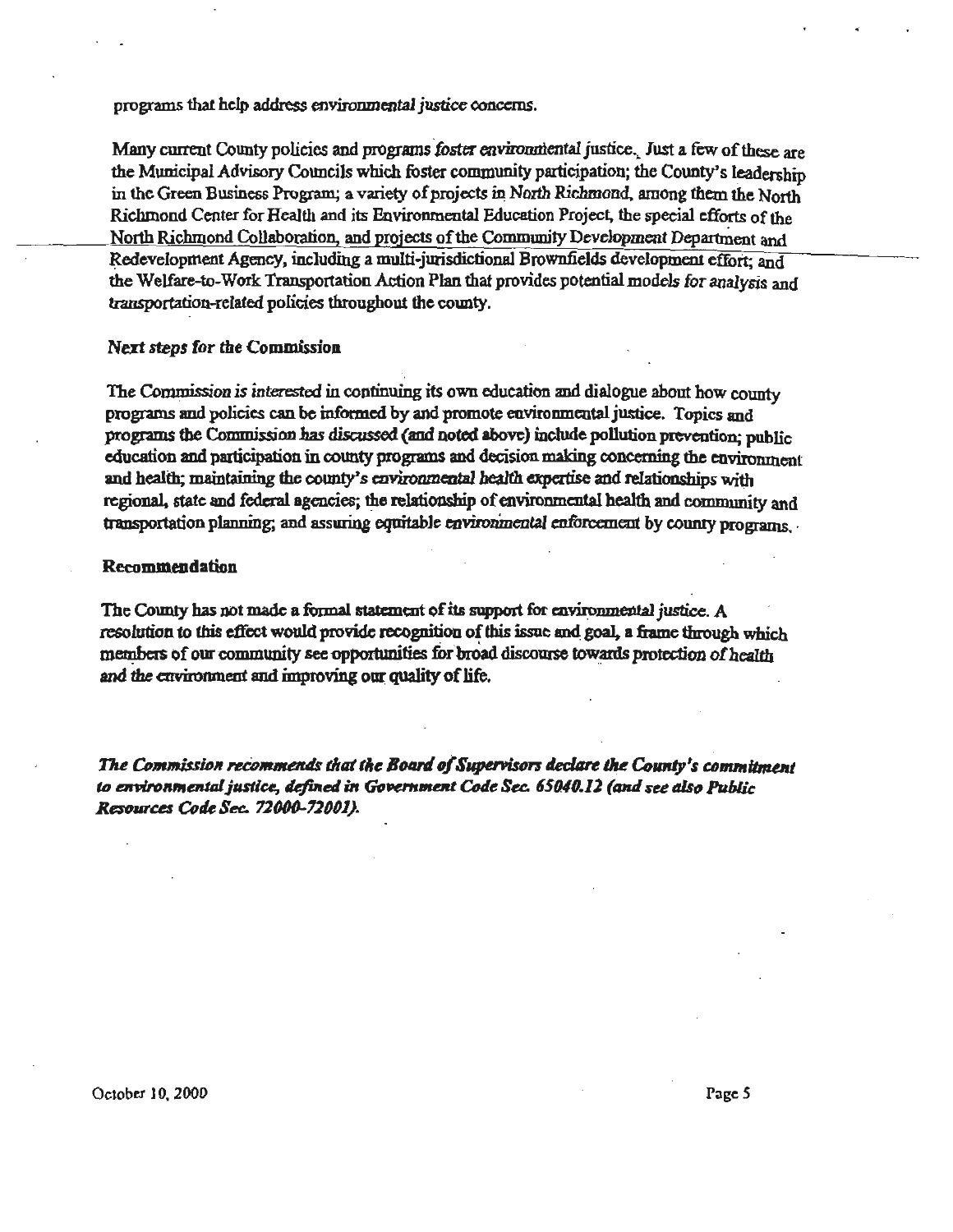with concepts of inclusion, participation, and fairness). For some business representatives. matters that are not closely related to hazardous materials and environmental laws, policies and public participation were deemed beyond the Commission's purview.

There was also discussion of the nature of communities in the United States particularly affected by environmental justice concerns. Issues of race, income, and whelher industrial or waste facilities precede their minority neighbors were discussed, along with national research on these subiects.

## Land use planning and permits, and standards of proof

Issues relating to the need for new policies concerning land use and permits garnered the most comment. One of these is buffer zones: For some residents and Commissioners, the need for health-protective buffer zones between residential areas and facilities using or storing hazardous materials is paramount, and there is support from some industry representatives. The Community Development Department has voiced concerns raised by this proposal, relating to the General Plan and potential compensation issues.

With regard to evaluating permits and permitting activity, opinions differ on what criteria would apply in determining that specific health or other environmental problems exist in a community, or might result from issuance of a new or renewed permit, and on whether some communities would get particular attention. For industry, consideration of environmental justice may add new issues to those it already must consider in applying for permits, siting new facilities, interacting with neighboring communities, and conducting business generally. Among environmental organizations and some community representatives, there is interest in addressing the ways in which residents may be affected by multiple sources of emissions, accidents, and truck and rail traffic including their emissions that are not necessarily addressed in all permitting situations - or indeed, by pennitting at all. Business and some government officials expect a high standard of proof of problems; environmental organizations, community representatives and other government officials say that that standard puts an unrealistic and sometimes costly burden of proof on residents.

This issue has arisen seemingly wherever environmental justice programs have been developed Several states and federal agencies have, however, successfully adopted criteria and factors for consideration, and these can serve as models. In addition, strong public information and participation programs are avenues for resolving these concerns about risk and quality of life, along with further data collection and scientific research to improve our knowledge base.

#### Key areas of **agreement**

Representatives of business. labor, community, and environmental organi2.ations, government. and residents are in agreement with the principle of fair treatment embraced by state law and share a vision that no community should carry an undue burden of environmental harm. There were no objections to fostering public information and participation in government activities concerning the environment, nor to the Commission's support for a variety of existing county October JO, 2000 **Page** 4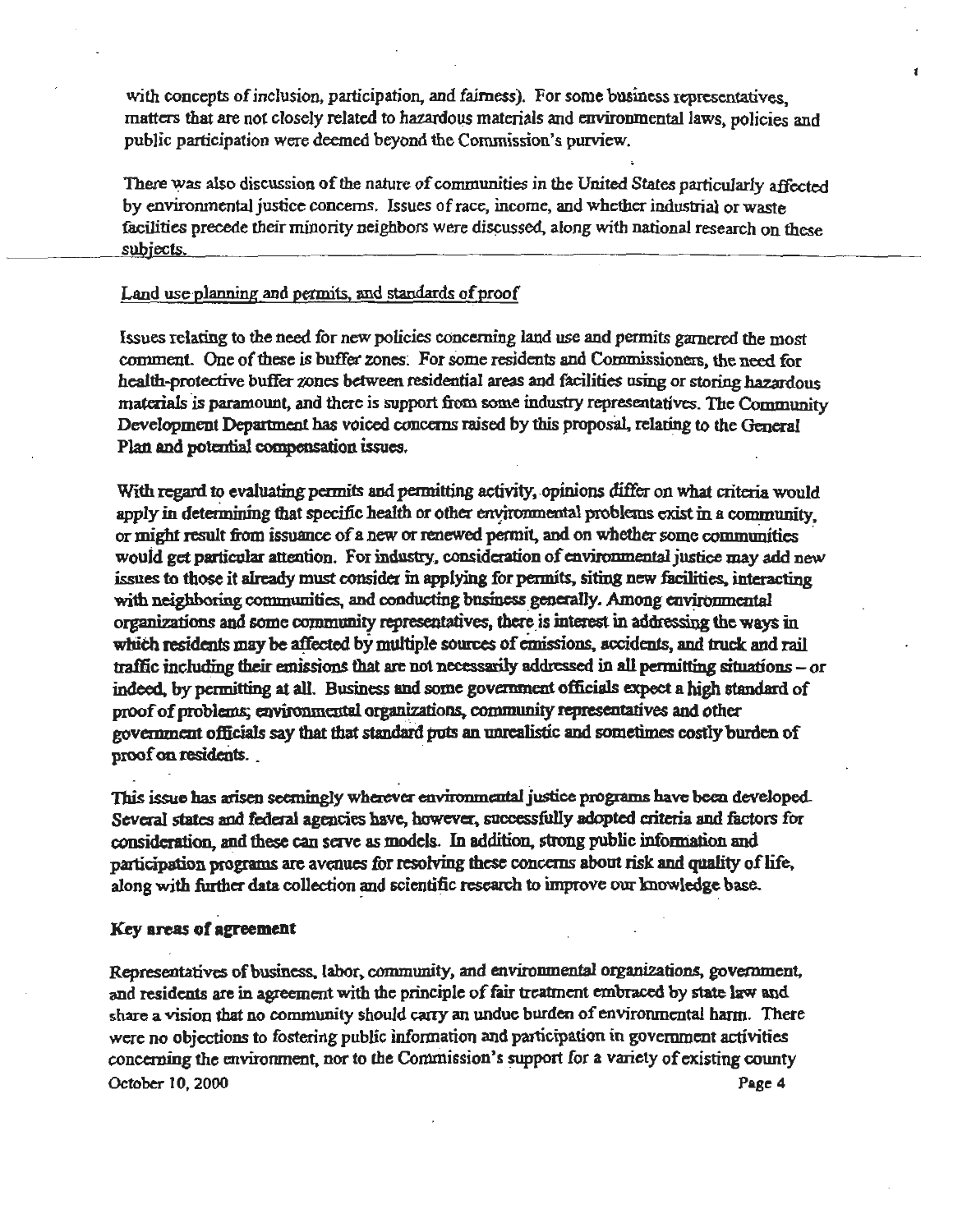# Selected Bibliography of Publications and Documents Considered in the **Commission's Review of Environmental Justice Issues**

Bay Area Air Quality Management District. August 1999. Resolution 99-15, A Resolution Adopting Guiding Principles of Environmental Justice. San Francisco, CA: BAAQMD. The District has convened a Working Group to assist in developing specific implementation measures.

Bay Area Alliance for Sustainable Development. July 1999. [Draft] Compact for a Sustainable Bay Area: Economy, Environment, Equity. Oakland, CA: Author. The Draft Compact identifies key regional challenges and strategic recommendations to meet those challenges to put the Bay Area on a more sustainable path. The Draft Compact embraces "Three Es" of sustainability in order to achieve and maintain a prosperous economy, quality environment, and social equity. Among the topics addressed are pollution prevention and promotion of healthy and safe communities.

California Healthy Cities. 1999. Characteristics of a Healthy Community. Sacramento, CA: Author. Healthy Cities projects are sponsored around the world by the World Health Organization and other governmental and private agencies to improve people's health and quality of life. California Healthy Cities offers eight key and interrelated elements for community health, including elements important for environmental justice.

Chemical Manufacturers Association, Inc. 1995. A Plant Manager's Introduction to Environmental Justice. Washington, DC: Author.

City of Richmond. 1997. Resolution No. 204-97, In Support of the Principles of Environmental Justice, Richmond, CA: [the City].

Clark, Noreen M., Randall W.Brown, et al. June 1999. "Childhood Asthma." Environmental Health Perspectives, v. 107, Supp. 3. In this review of the literature on childhood asthma, part of a monograph on children's environmental health and disease prevention research, the authors report that asthma prevalence and mortality in children has increased dramatically in recent years, with the burden most acute in urban areas and racial/ethnic minority populations. While studies illustrating causal effects between outdoor air pollution and asthma prevalence are scant. air quality appears to exacerbate symptoms in the child who already has the disease. Research is noted on the association between respirable particulates, other air pollutants, and symptoms.

Contra Costa Transportation Alliance. May 4, 1999. Contra Costa Transportation Alliance. Welfare-to-Work Transportation Action Plan. Martinez, CA: [The Alliance].

Contra Costa Mayors Conference. 1999. Quality of Life Report [Draft]. Martinez, CA: [The Conference].

Council on Environmental Quality. 1994. Environmental Justice - Guidance Under the National Environmental Policy Act. Washington, DC: Executive Office of the President. October 10, 2000

Page 6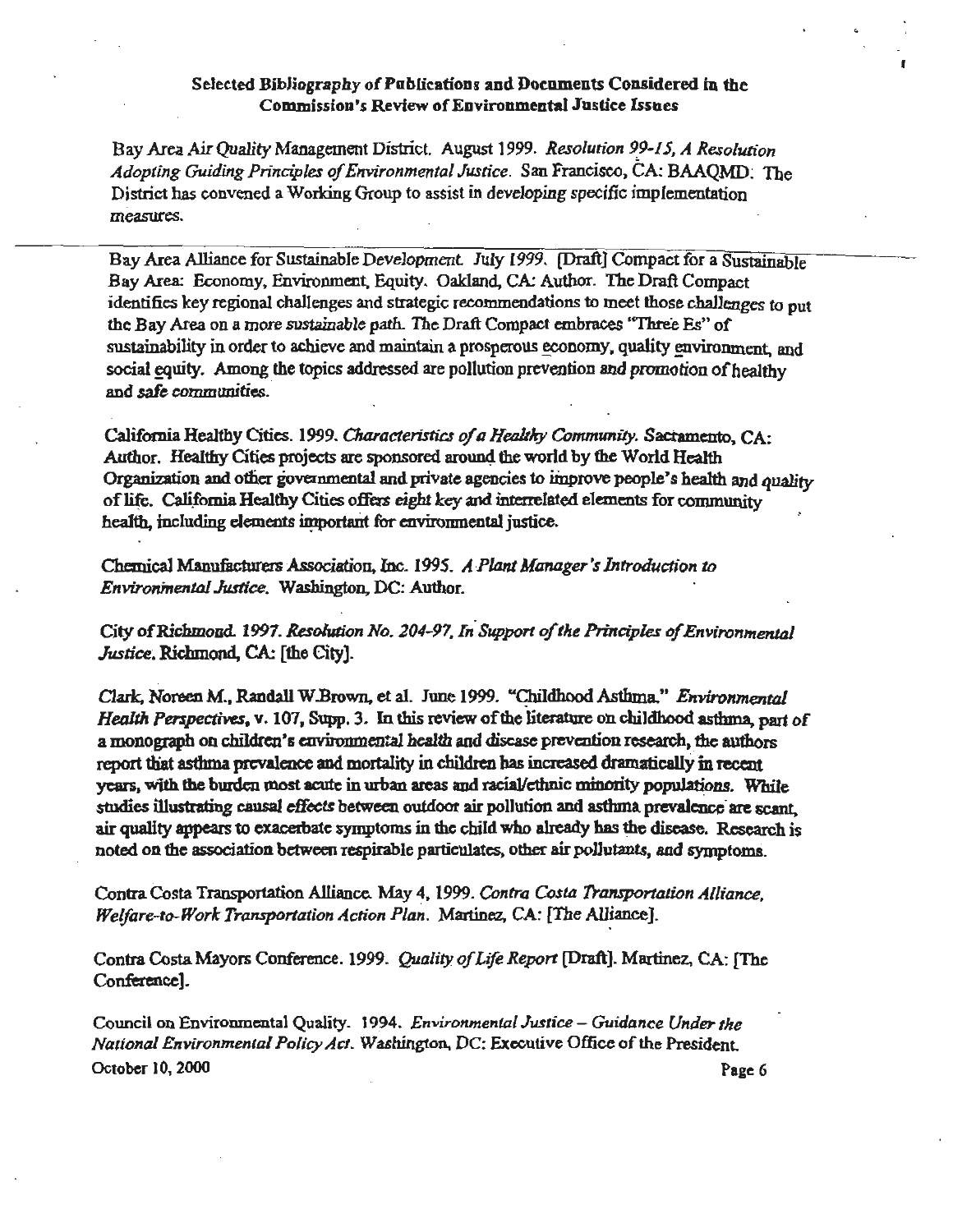"Environmental Justice in California," Parts I and II. August 31, 1998 (pp. 4-7) and September 15, 1998 (pp. 6-10). California Environmental Insider. Brentwood, TN. A review and summary of the topic and "players" in California.

Ethnic Coalition of Southern California Forum on Environmental Justice. April 1993. The Los Angeles Compact for Environmental Justice. Los Angeles, CA: [the Coalition]. The Compact was developed by a number of organizations during a workshop hosted by The Gas Company.

Executive Order No. 12898, Federal Actions to Address Environmental Justice in Minority Populations and Low-Income Populations. February 11, 1994. Washington, DC. The E.O. directs each federal agency to make environmental justice part of its mission and develop an agency-wide environmental justice strategy, and includes specific direction on research, data collection, and other activities.

The First National People of Color Environmental Leadership Summit. October 1991. Principles of Environmental Justice. Washington, DC: [the Leadership Summit]. This 2-page statement is a founding environmental justice document.

Institute of Medicine. 1999. Toward Environmental Justice. Washington, DC: National Academy Press. 137 pp. The report concludes that there are identifiable communities of concern in "double jeopardy" – they experience higher levels of exposure to environmental stressors and are less able to deal with these hazards. They may also be more susceptible to adverse health effects and less able to obtain adequate health care due to socioeconomic status. Recommendations include a coordinated effort among public health agencies to improve collection and coordination of environmental health information; to conduct research to improve the science base, involve the affected populations, and communicate findings to stakeholders; and to provide education on the issue to health professionals and the public. Lastly, "film instances in which the science is incomplete with respect to environmental health and justice issues, the committee urges policymakers to exercise caution on behalf of the affected communities, particularly those that have the least access to medical, political, and economic resources, taking reasonable precautions to safeguard against or minimize adverse health outcomes.

Linton, Gordon J. and Kenneth R Wykle. 1999. Implementing Title VI Requirements in Metropolitan and Statewide Planning [memo]. Washington, DC: Federal Highway Administration and Federal Transit Administration. The memo puts forth a number of implementation strategies for Title VI of the Civil Rights Act. Though the Act is different from environmental justice, the strategies are applicable.

Lynch, Kevin. 1981. Good City Form. (11<sup>th</sup> reprint 1998, originally published as A Theory of Good City Form). Cambridge, MA: MIT Press, 520 pp. The author writes that the purpose of this sweeping "essay" is to "make a general statement about the good settlement, one relevant and responsive to any human context, and which connects general values to specific actions." He reviews normative theories of city form and lays out his own, with a number of performance October 10, 2000 Page 7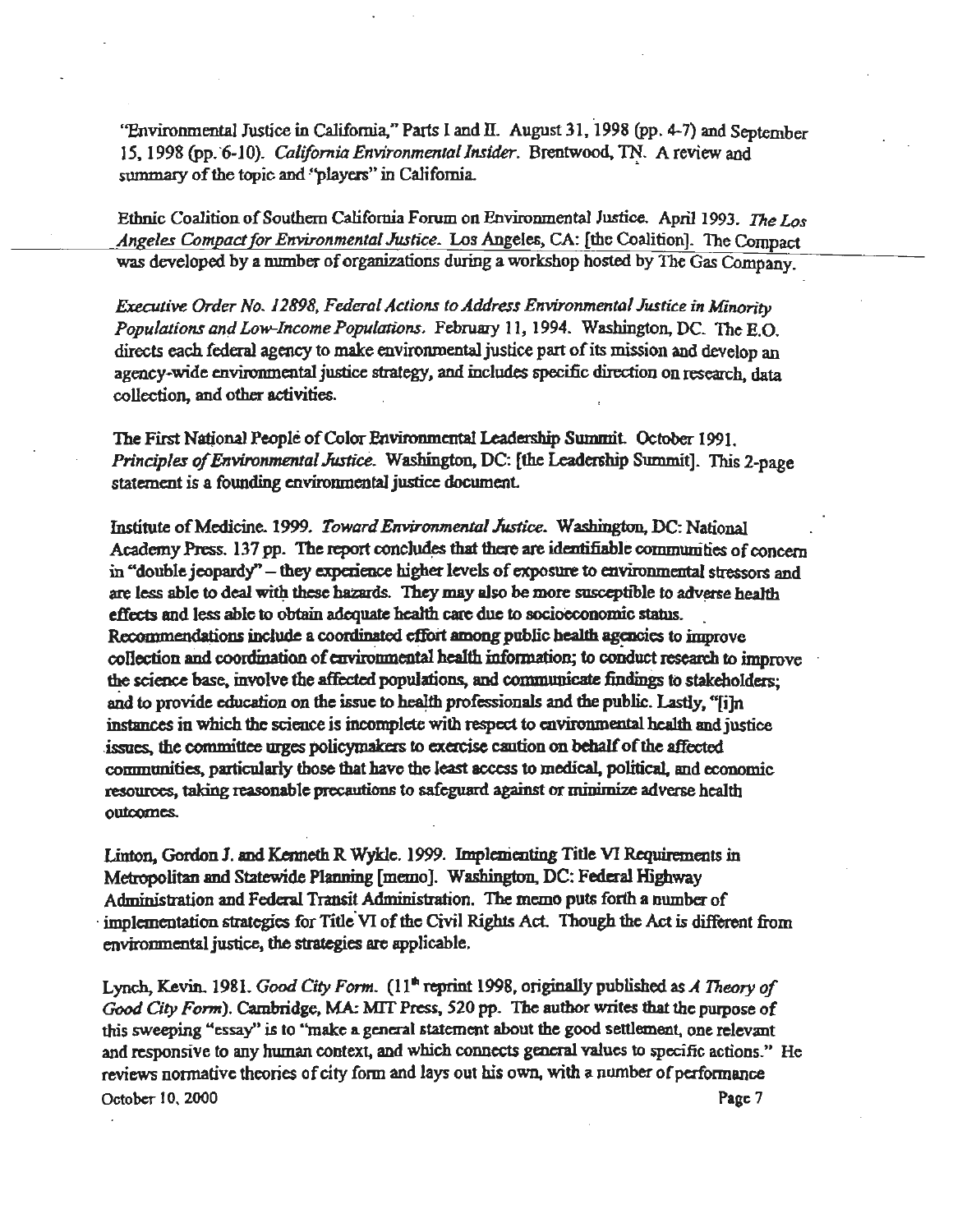another using mobile monitors which were placed in  $14$  residential communities for a month, near clusters of facilities with hazardous materials. Using these data, the District made cancer risk estimations. Most of the risk basinwide was from mobile sources, and most of that from diesel emissions. The highest risk was in South Central and East Los Angeles. The mobile monitors, with one exception, did not show levels of toxic air contaminants significantly higher than their nearest fixed-site monitors. The District notes that with limited resources, the mobile monitors were in place less than the optimal one-year. It cannot be concluded that "hot spots"  $d_0$ not exist at other locations. The study did not look at health risks other than cancer, or at odor.

US Environmental Protection Agency, Office of Federal Activities. April 1998. *Guidance for Incorporating Environmental Justice Concerns in EPA 's NEPA Compliance Analysis.*  Washington, DC: Author.

Warren, Nancy. April 1999. *Report of the Bay Area Regional Asthma Management and Prevention Initiative.* Berkeley, CA: Public Health Institute. Age-adjusted asthma hospitalization rates in Contra Costa County are higher than the Centers for Disease Control Healthy People 2000 objectives by about 2S % in four zip codes: 94520, 94801, 94804, and 94806. These zip codes, in Concord/Monument Corridor, Richmond and San Pablo, have lower levels of education, more adverse perinatal outcomes, and a higher proportion of minorities than others in the county, and represent four of the county's five lowest-income zip codes. Other RAMP data (unpublished) shows that for the latter three zip codes asthma hospitalization rates for children under 15 are also above the Healthy People 2000 objectives. The data is for 1994-96.

World Heal1h Organization. *Healthy Cities- Health Promotion,*  www.who.int/hpr/cities/index.html and What is a Healthy City, www.who.int/hpr/cities/what.html, accessed May 22, 2000. These sites provide additional infonnation on the multi-dimensional Healthy Cities concept and projects.·

October 10, 2000 Page 9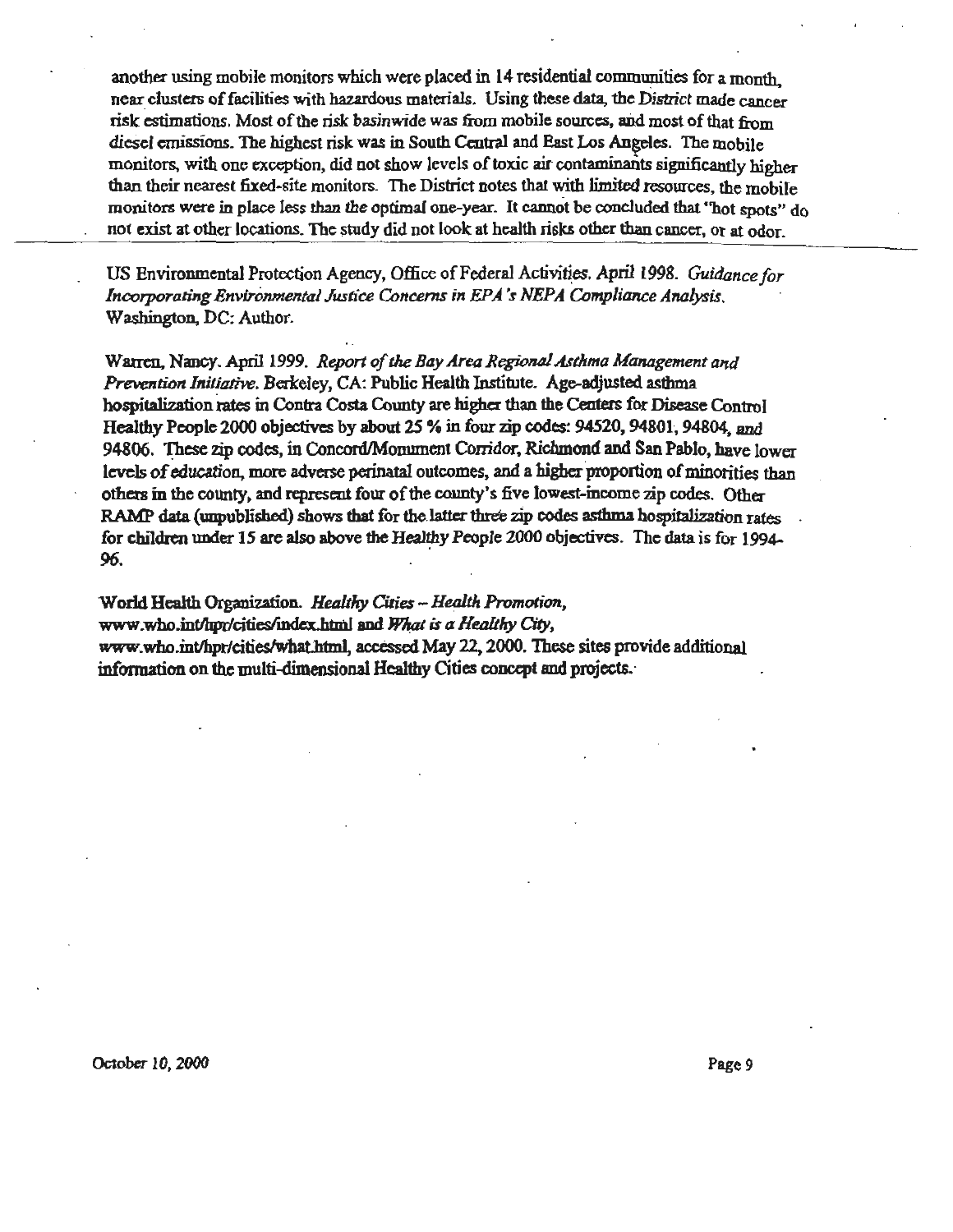dimensions and a discussion of their application. His framework provides an interesting· community planning approach to addressing environmental justice, a phrase that he used a decade before it was independently put forth by environmental justice advocates.

Maryland Advisory Council on Environmental Justice. November-1999. *Environmental Justice in the State of Maryland.* Baltimore, MD: Maryland Department of the Environment. A report to the State's Governor.

Morello-Frosch, Rachel, Manual Pastor, Jr., and James Sadd. "Environmental Justice and Southern California's 'Riskscape': The Distribution of Air Toxics Exposures and Health Risks among Diverse Communities." *Urban Affairs Review* (forthcoming). Using air emissions inventories and modeling techniques, the authors find that lifetime cancer risks associated with outdoor air toxics in Southern California are attributable mostly to transportation and small area sources. They find that race plays an explanatory role in risk distribution even after taking into consideration other economic. land use, and population factors. This pattcm, they conclude, '<suggests the need for innovative emissions reduction efforts as well as specific strategies to alter the spatial and racial character of the environmental 'riskscape' in urban centers."

;National F.nvironmcntal Justice Advisory Council. 1996. *Tl,e Model Plan for Public*  Participation. Washington, DC: Environmental Protection Agency. The Plan provides numerous methods to foster public participation.

Northern California Council for the Community. 1999. Contra Costa County United *Way/Hospital Council Collaborative Community Assessment, v.1.* San Francisco: Author.

Pastor, Jr., Manuel, Jim Sadd, and John Hipp. "Which Came First? Toxic Facilities, Minority Move-in, and Environmental Justice." *Journal of Urban Affairs* (forthcoming). The authors examine the question of their title for toxic storage and disposal facilities in Los Angeles Comity, and find that disproportionate siting matters more than disproportionate minority move-in. Racial. transition - a change in the ethnic composition of an area -- is also an important predictor of siting.

'

Pastor, Jr., Manuel. August 2000. "Racial/Ethnic Inequality in Environmental Hazard Exposure in Metropolitan Los Angeles." Unpublished paper. Drawing on the research in the above-cited article, "Which Came First?", the author briefly reviews the literature, discusses policy implications and makes recommendations. lie argues that "the state needs to address. the legacy of environmental inequity ... Further study is clearly wamanted and policy action may, in the interim, necessarily be modest. Yet the real risk lies in doing nothing, a strategy that would leave public agencies still under pressure from concerned an mobilized communities but without the tools, direction. and guidance that could help address these concerns." Earlier versions of this paper were presented at seminars hosted by USEPA, DTSC, and elsewhere.

South Coast Air Quality Management District. March 2000. *Multiple Air Toxics.Exposure Study (MATES-II).* Diamond Bar, CA: the District. The SCAQMD conducted a one-year study with two monitoring components, one utilizing the existing network of ten fixed monitors and October 10, 2000 Page 8